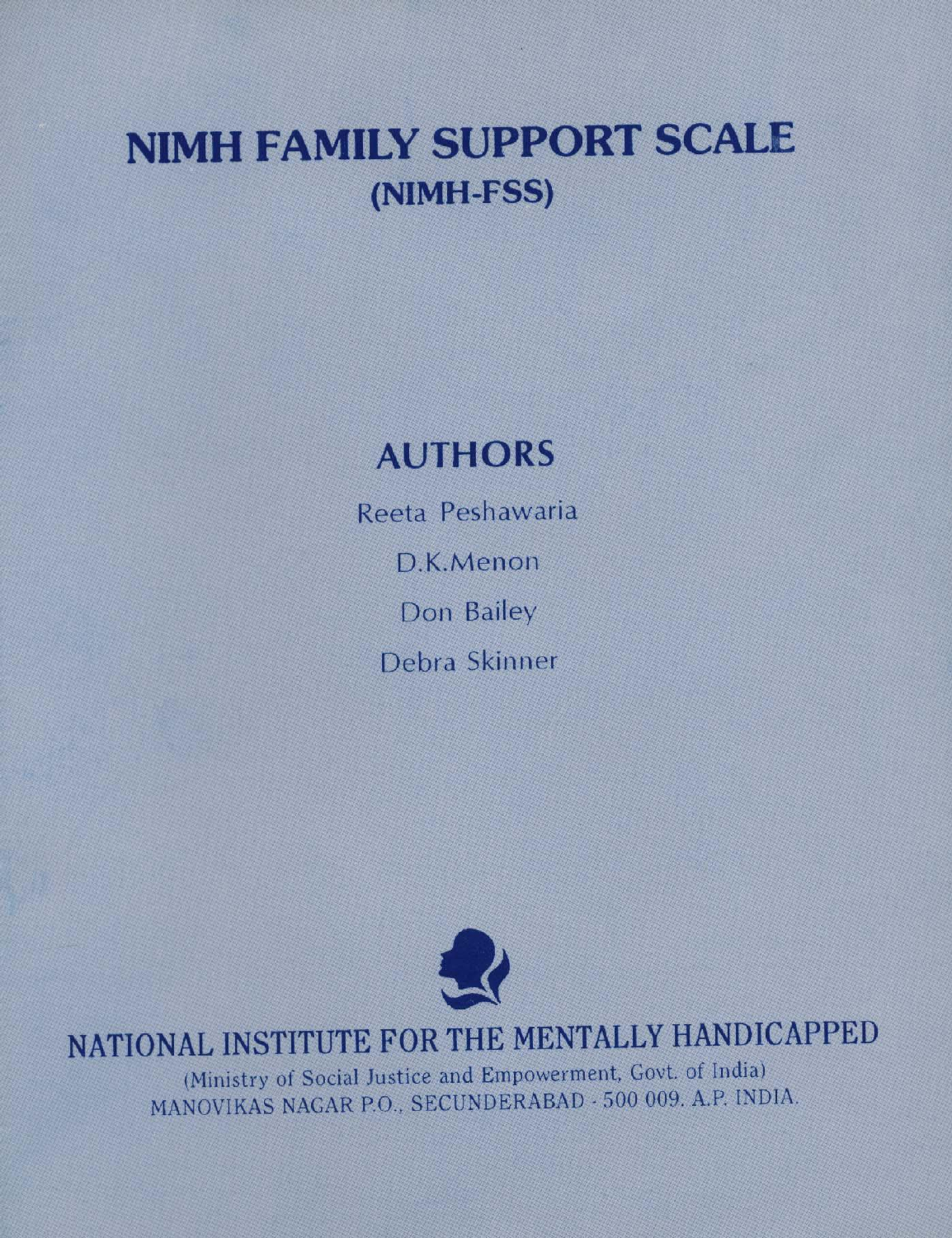### NIMH FAMILY SUPPORT SCALE (NIMH-FSS)

### AUTHORS

Reeta Peshawaria D.K.Menon Don Bailey Debra Skinner



# **EXECUTE MENTALLY HANDICAPPED** NATIONAL INSTITUTE FOR THE MENTALLY HANDICAPPED

(Ministry of Social Justice and Empowerment, Govt. of India) MANOVIKAS NAGAR P.O., SECUNDERABAD -500 009. A.P. INDIA.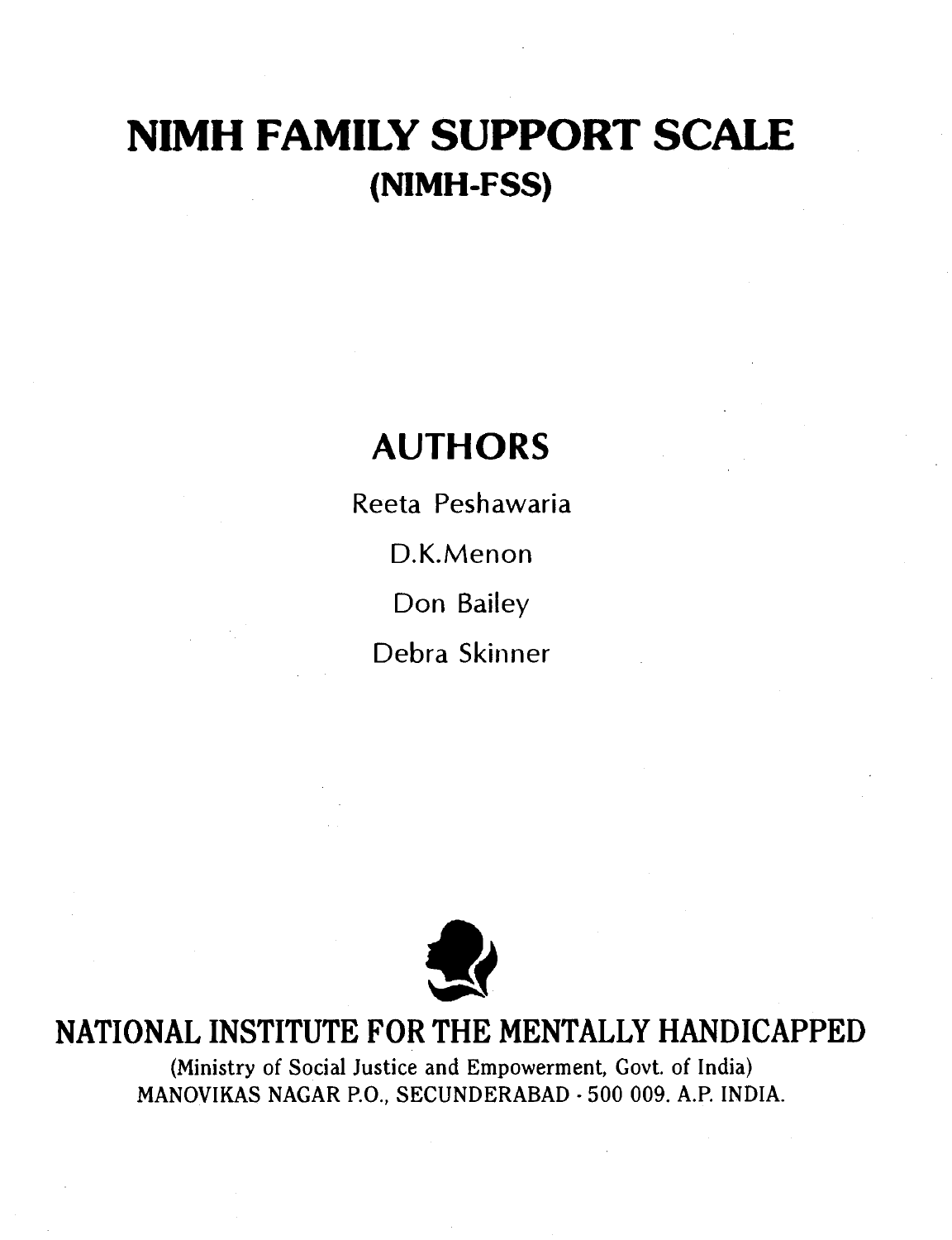#### National Institute for the Mentally Handicapped (NIMH) Manovikasnagar, Secunderabad-500 009, A.P. India.

#### ISBN 81 -86594-17-5

October, 2000.

All rights reserved

Printed at: Sree Ramana Process, 1-7-270, S.D. Road, Secunderabad - 500 003. Ph : 040-7811750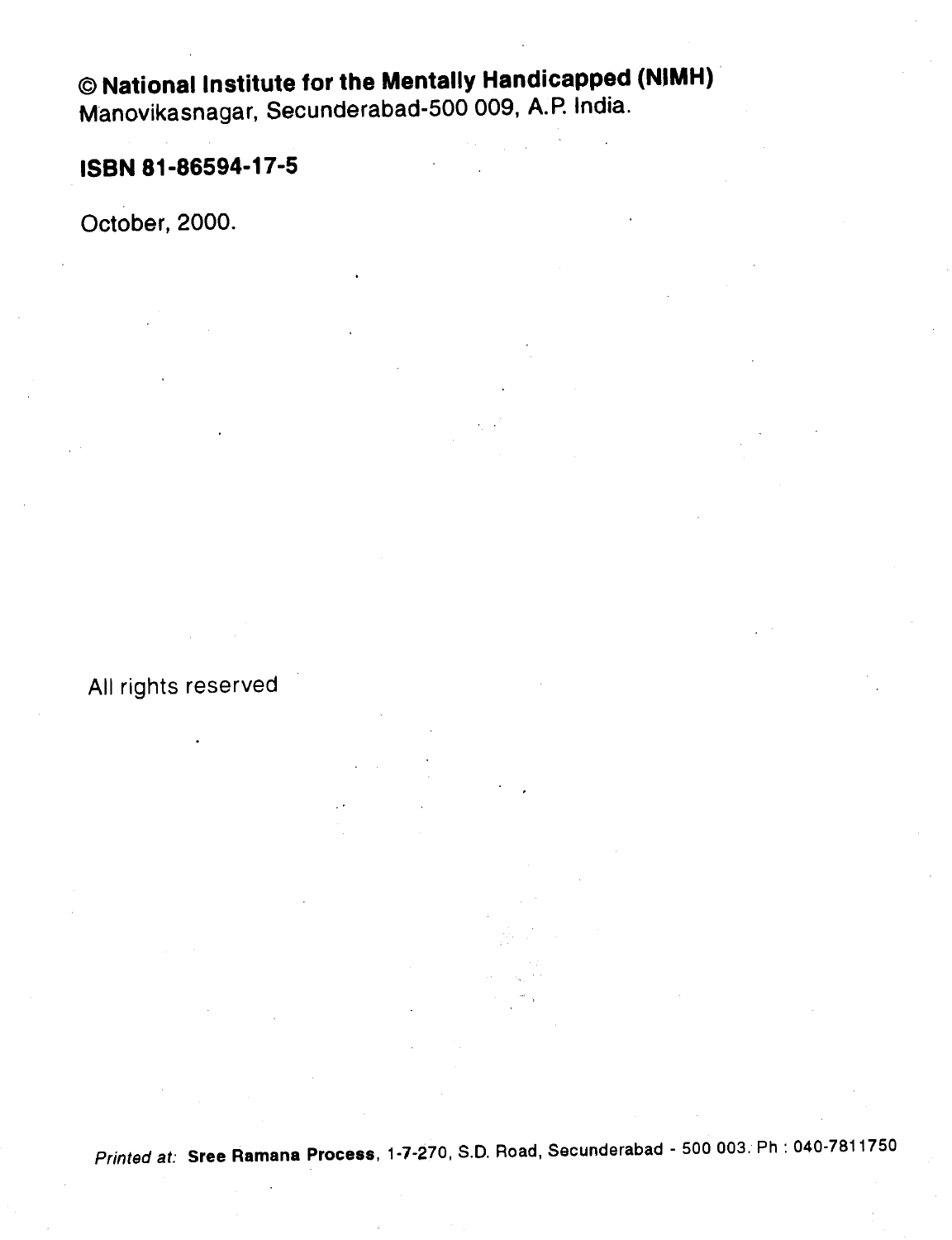### PROJECT TEAM

TITLE OF PROJECT Family Intervention and Support Programmes for Persons with Mental Retardation (1998-2003)

University of North Carolina, US

PRINCIPAL INVESTIGATORS Dr.Reeta Peshawaria and Dr.D.K.Menon NIMH, Secunderabad, India E-mail : r\_peshawaria@hotmail.com

US COLLABORATORS Dr.Don Bailey and Dr.Debra Skinner

#### RESEARCH OFFICER Mr.Rahul Ganguly

(June 1998-February 1999)

Ms.Binapani Mohapatra (March 1999-July 1999)

#### RESEARCH ASSISTANTS Mr.Rajshekhar

(February 1999 - continuing)

Ms.Santosh Kumari (February 1999 - August 1999)

Ms.Divya Bhatia (May 1999 - July 1999)

Ms.Martha David (February 2000 - continuing)

Mrs.Saila Kumari (February 2000 - continuing)

Mr.Arul Raj (September 2000 - continuing)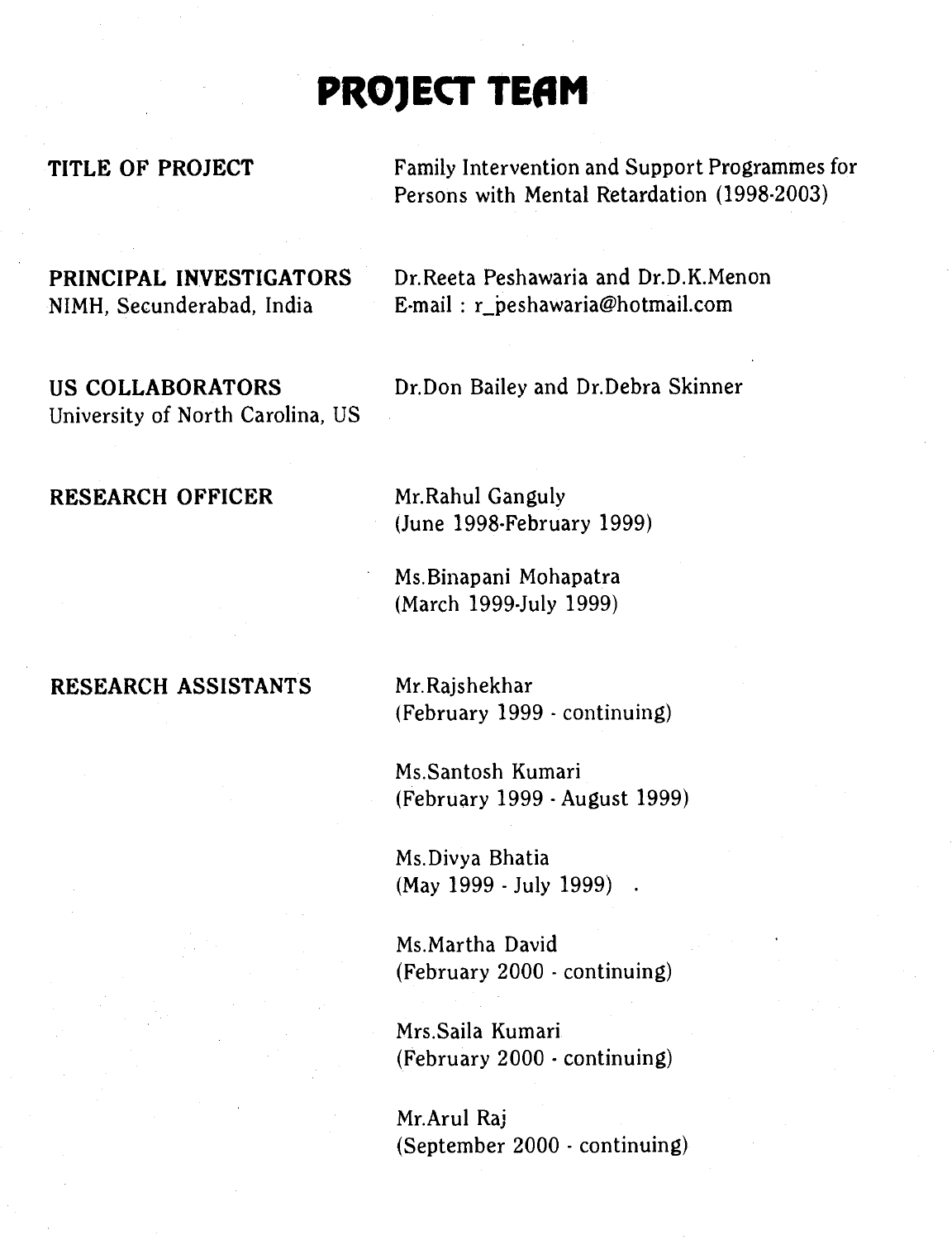### **IDENTIFICATION DATA SHEET**

 $\ddot{\cdot}$ 

 $\ddot{\cdot}$ 

 $\ddot{\cdot}$ 

 $\ddot{\cdot}$ 

 $\ddot{\cdot}$ 

 $\ddot{\cdot}$ 

Name of the interviewer : The interviewer is the set of the interviewer is not the set of the set of the set of the set of the set of the set of the set of the set of the set of the set of the set of the set of the set of

Position held

Name of the Institute

Date

#### CHILD CHARACTERISTICS

Name

Age

Sex

Level of mental retardation and associated conditions (if any)

#### FAMILY CHARACTERISTICS

| Total family income      |                     |
|--------------------------|---------------------|
| Type of family           | nuclear/non nuclear |
| Family status            | intact/broken       |
| Address and Telephone No |                     |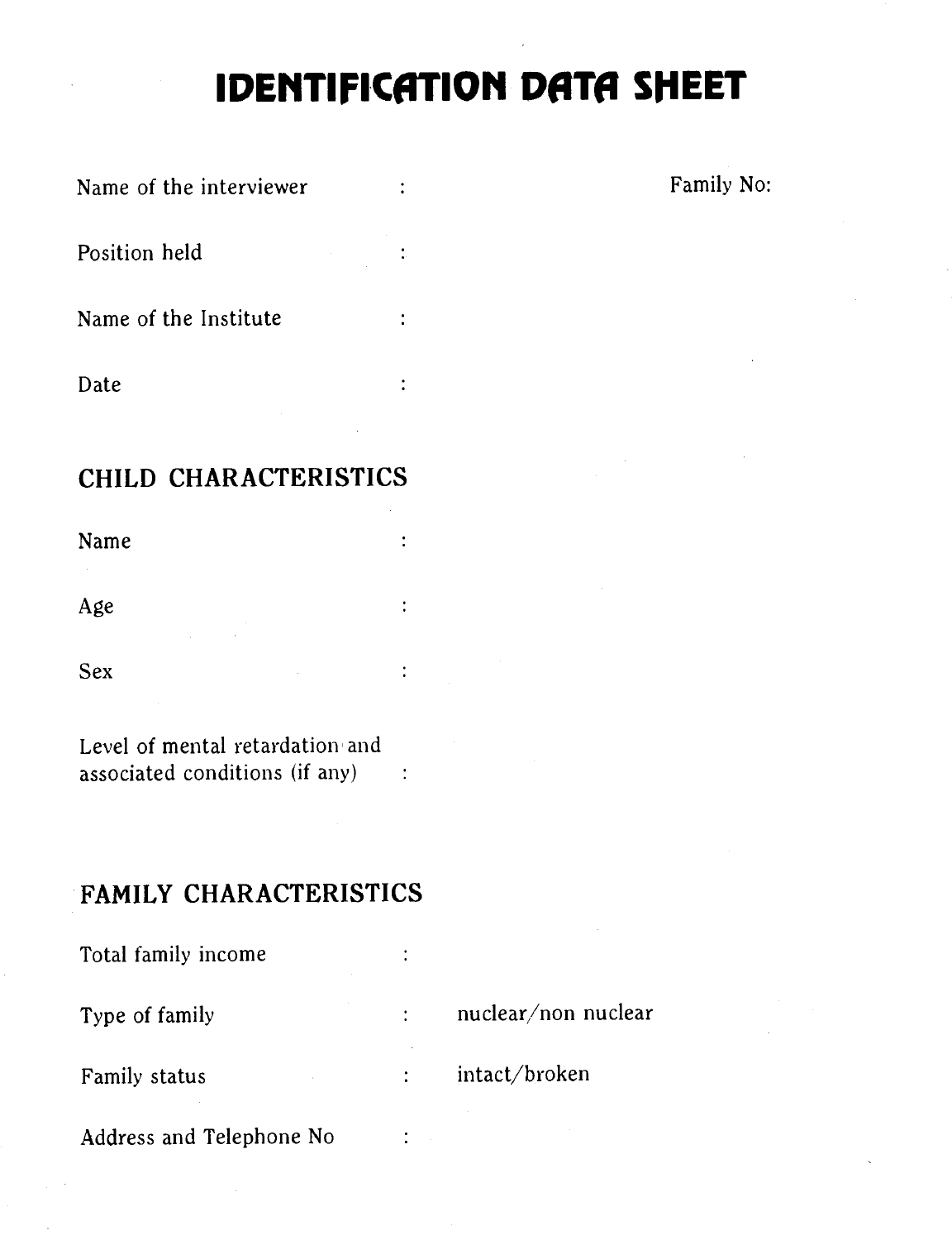### INTRODUCTION

NIMH Family Support Scale (NIMH - FSS) has been developed as part of the research project on "Family Intervention and Support Programmes for persons with mental retardation" funded by the US-India rupee fund (1998-2003).

Having a child with mental retardation generates a number of additional needs for the family which require to be met in order to cope with this special situation. One of the known factors for effective coping is the support available to the family. A need was felt to develop a culture specific tool:

- a) To identify and assess the quantity and quality of support available to the families,
- b) To assess the need for more support to the families,
- c) To identify the thrust areas of family intervention,
- d) To objectively evaluate the family intervention programmes.

NIMH-FSS though has been developed to be used with parents of mentally retarded individuals, it can also be used with other significant adult members of the family.

As part of the development of this tool a study was conducted on a sample of 52 parents (28 fathers and 24 mothers) of 52 mentally retarded individuals. Only one of the parents of each of the mentally retarded child was interviewed. A semi-structured interview schedule was developed for the purpose. Each of the parents was interviewed individually using open ended questions followed by probes as follows:

- a) Because of having (name of the child with mental retardation) you might be having some special needs. Could you please help us to understand what those present needs are?
- b) From whom do you normally seek the support to fulfill each of these needs?
- c) How satisfied are you with the support you are getting to fulfill each of your need?
- d) Which more sources of support you think you require to meet the identified needs?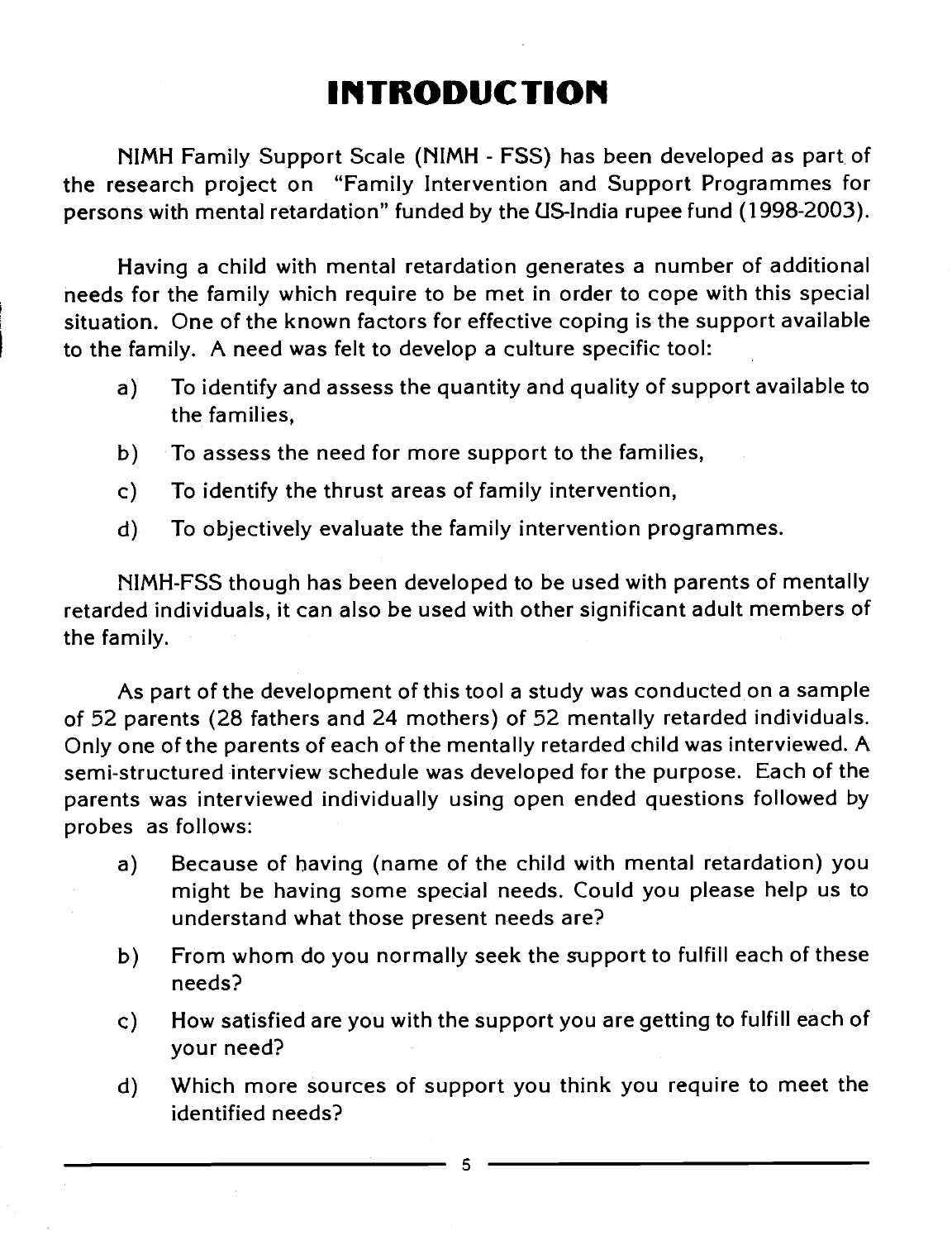The analysis of the data obtained helped to identify:

- 
- a) the areas in which the parents need support,<br>b) the various sources of support which are use b) the various sources of support which are used by the parents,<br>c) to develop a quantitative scoring system and assign numerical :
- to develop a quantitative scoring system and assign numerical scores to measure the quantum of support available and further needed by the family.

Following were the six areas identified for support which got included in NIMH-FSS. All the six areas have been defined in the tool:

- 1. Personal
- 2. Financial
- 3. Technical
- 4. Recreation
- 5. Emotional
- 6. Material

Following were the sources of support which got included in NIMH-FSS. (The first ten are in relation the index individual with mental retardation).

- 1. Spouse<br>2. Mother
- **Mother**

3. Father

4. Sibling<mark>s</mark><br>5. Paternal

5. Paternal Grandfather

6. Paternal Grandmother

- 7. Maternal Grandfather
- 8. Maternal Grandmother
- 9. Paternal Aunt/Uncle
- 10. Maternal Aunt/Uncle
- 11. Friends

12. Neighbours

- 13. Organisations/Agencies
- 14. Boss/Co-workers
- 15. Doctor
- 16. Other professionals
- 17. Religious/support group
- 18. Any other

Briefly the results of the study are shown at Table: I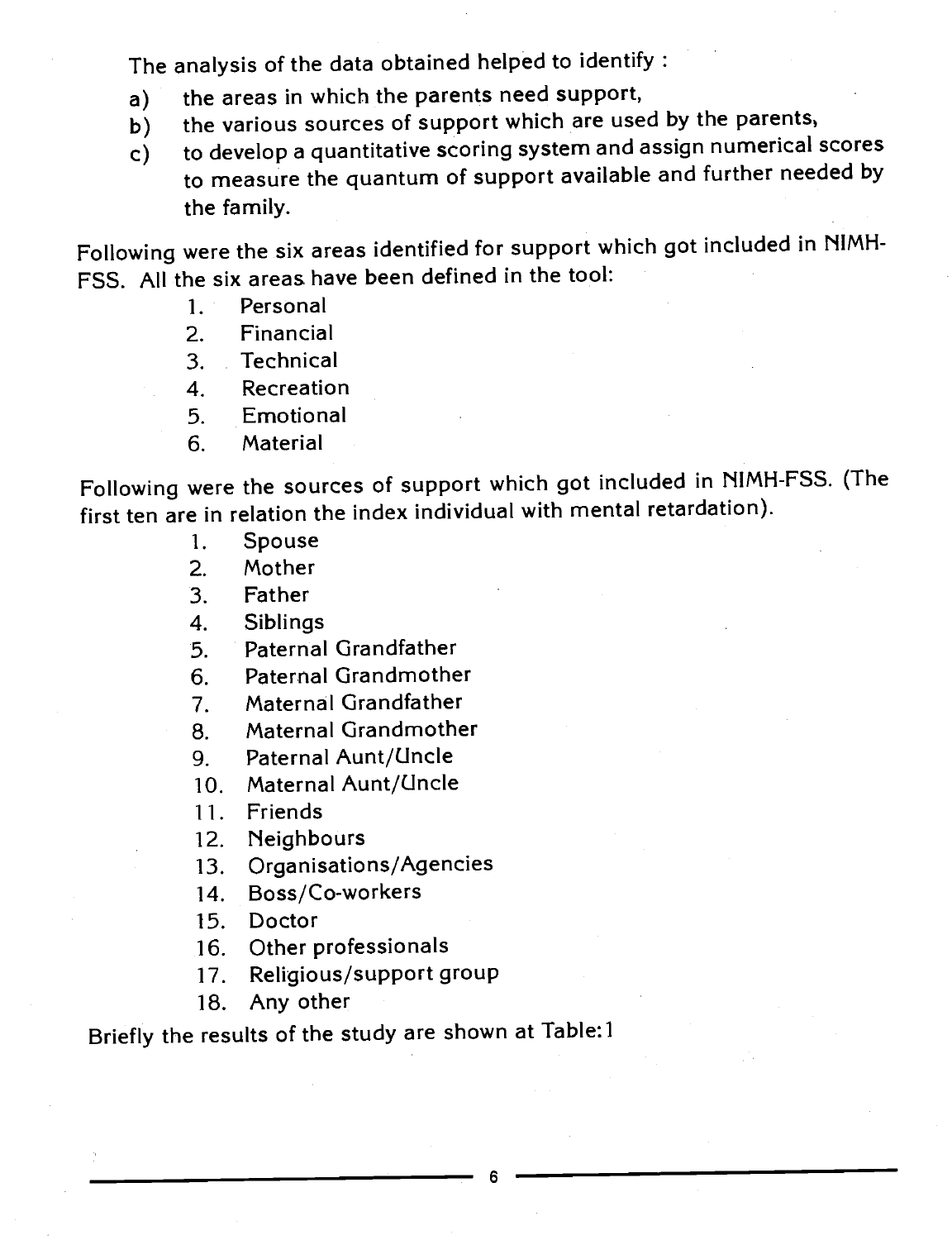### AREAS AND SOURCES OF SUPPORT (PARENTS n=52)

| <b>SI.</b>              | <b>SOURCES OF</b>                     |                          |                              |                              | AREAS                          | <b>FOR</b>                    | <b>SUPPORT</b>               |                          |                          |              |
|-------------------------|---------------------------------------|--------------------------|------------------------------|------------------------------|--------------------------------|-------------------------------|------------------------------|--------------------------|--------------------------|--------------|
| <b>No</b>               | <b>SUPPORT</b>                        | PHY.<br><b>SICAL</b>     | <b>FINAN-</b><br><b>CIAL</b> | <b>TECHNI-</b><br><b>CAL</b> | <b>INFORM-</b><br><b>ATION</b> | <b>RECREA-</b><br><b>TION</b> | <b>EMOTIO-</b><br><b>NAL</b> | MATE-<br><b>RIAL</b>     | <b>OTHERS</b>            | <b>TOTAL</b> |
| $\vert$ 1               | <b>MOTHER</b>                         | 21                       | $\overline{\mathbf{4}}$      | $\overline{a}$               | $\overline{\mathbf{3}}$        | 15                            | $\overline{7}$               | $\mathbf{1}$             | $\overline{\phantom{a}}$ | 51           |
| 2                       | <b>FATHER</b>                         | $\overline{\mathbf{3}}$  | 22                           | $\overline{\mathbf{4}}$      | $\overline{\mathbf{3}}$        | $\overline{c}$                | 10 <sup>10</sup>             | 8                        | $\ddot{\phantom{a}}$     | 52           |
| $\overline{\mathbf{3}}$ | <b>SIBLINGS</b>                       | $\overline{\mathbf{3}}$  | $\overline{c}$               | $\ddot{\phantom{0}}$         | $\blacksquare$                 | $\mathbf{1}$                  | $\blacksquare$               | ä,                       | ÷,                       | 6            |
| $\overline{\mathbf{4}}$ | PATERNAL<br><b>GRANDFATHER</b>        | $\overline{\phantom{a}}$ | $\mathbf{1}$                 | $\mathbf{1}$                 | $\mathbf{1}$                   | $\blacksquare$                | $\blacksquare$               | $\blacksquare$           | ä,                       | 3            |
| $\overline{5}$          | <b>PATERNAL</b><br><b>GRANDMOTHER</b> | 10                       | $\mathbf{1}$                 | $\ddot{\phantom{0}}$         | $\ddot{\phantom{a}}$           | $\overline{\mathbf{c}}$       | $\boldsymbol{6}$             | $\frac{1}{2}$            | $\tilde{\phantom{a}}$    | 19           |
| $6\phantom{a}$          | <b>MATERNAL</b><br><b>GRANDMOTHER</b> | 5                        | $\overline{3}$               | $\overline{a}$               | $\mathbf{1}$                   | $\mathbf{1}$                  | $5\phantom{.0}$              | $\mathbf{1}$             | $\blacksquare$           | 16           |
| 7                       | <b>MATERNAL</b><br><b>GRANDFATHER</b> | ì,                       | $\overline{\mathbf{3}}$      | $\tilde{\phantom{a}}$        | $\overline{7}$                 | $\blacksquare$                | $\blacksquare$               | ÷,                       | $\ddot{\phantom{a}}$     | 10           |
| 8                       | PATERNAL<br>AUNT/UNCLE                | $\overline{\phantom{a}}$ | 3                            | $\mathbf{1}$                 | 4                              | $\mathbf{1}$                  | $\mathbf{1}$                 | $\mathbf{1}$             | $\tilde{\phantom{a}}$    | 11           |
| و                       | <b>MATERNAL</b><br>AUNT/UNCLE         | $\mathbf{1}$             | 5                            | 12                           | ÷,                             | $\overline{2}$                | ä,                           | $\overline{\mathbf{3}}$  | $\overline{\phantom{a}}$ | 23           |
| 10                      | <b>FRIENDS</b>                        | $\ddot{\phantom{0}}$     | $\overline{c}$               | L.                           | 12                             | $\mathbf{1}$                  | 4                            | $\blacksquare$           | ä,                       | 19           |
| 11                      | <b>NEIGHBOURS</b>                     | $\overline{\phantom{a}}$ | $\mathbf{1}$                 | $\overline{2}$               | $\overline{2}$                 | $\overline{\phantom{a}}$      | 3                            | $\overline{\phantom{a}}$ | $\blacksquare$           | 8            |
| 12                      | <b>INSTITUTIONS</b><br>SPL.SCHOOL     | $\blacksquare$           | $\blacksquare$               | 9                            | 5                              | $\overline{2}$                | $\mathbf{1}$                 | 4                        | $\ddot{\phantom{1}}$     | 16           |
| 13                      | <b>DOCTOR</b>                         | $\hat{\phantom{a}}$      | $\overline{\phantom{a}}$     | 9                            | $\overline{7}$                 | ä,                            | $\ddot{\phantom{a}}$         | $\Delta$                 | $\ddot{\phantom{0}}$     | 16           |
| 14                      | OFFICIALS/BOSS                        | ä,                       | $\ddot{\phantom{a}}$         | ¥,                           | $\blacksquare$                 | ٠                             | $\overline{\phantom{a}}$     | $\ddot{\phantom{a}}$     | 3                        | 3            |
| 15                      | <b>OTHERS</b>                         | 2                        | $\blacksquare$               | $\mathbf{1}$                 | $\mathbf{1}$                   | $\mathbf{1}$                  | $\hat{\phantom{a}}$          | $\mathbf{1}$             | $\blacksquare$           | 6            |

Note: (Sl.No.1 to 9 are in relation to the index child with mental retardation)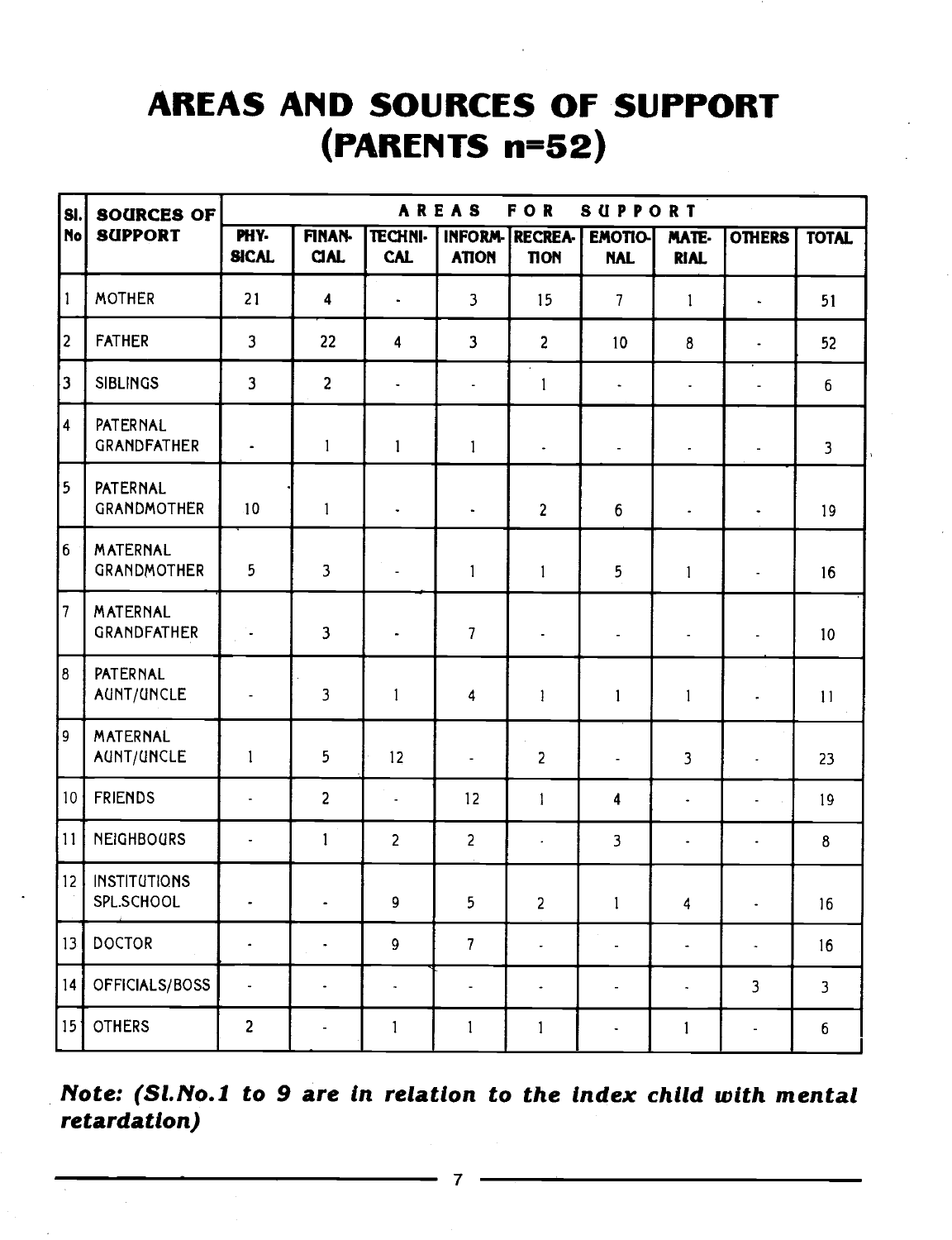The study helped to format NIMH-FSS. In order that the NIMH-FSS helps in providing directions for family interventions the dimensions such as "utilisation", "level of satisfaction" and "need for more support" was retained in the tool, the dimension on "Rank order utilisation" was added to find out the rank of the sources of support utilized from most helpful to least helpful. However, it was agreed to consider the scores on "utilization" and "level of satisfaction" only for computing the overall "family support score". Another source of support "spouse" of the mentally retarded individuals got added. The area of support 'Technical' and 'information' were clubbed under 'Technical'. As the next step NIMH-FSS was field tested on 20 parents (10 mothers and 10 fathers) of 10 mentally retarded individuals to find out the feasibility of the tool. It was decided to add 3 slots under item "Any other" in each area of NIMH-FSS to elicit unique responses, if any, from the respondent.

The inter-rater reliability was established by having two raters from the research staff independently assessing same 5 parents of mentally retarded individuals using NIMH-FSS. The inter-rater reliability for NIMH-FSS was found to be r=0.9776; p=<O.OO1. The final study is in progress under the project.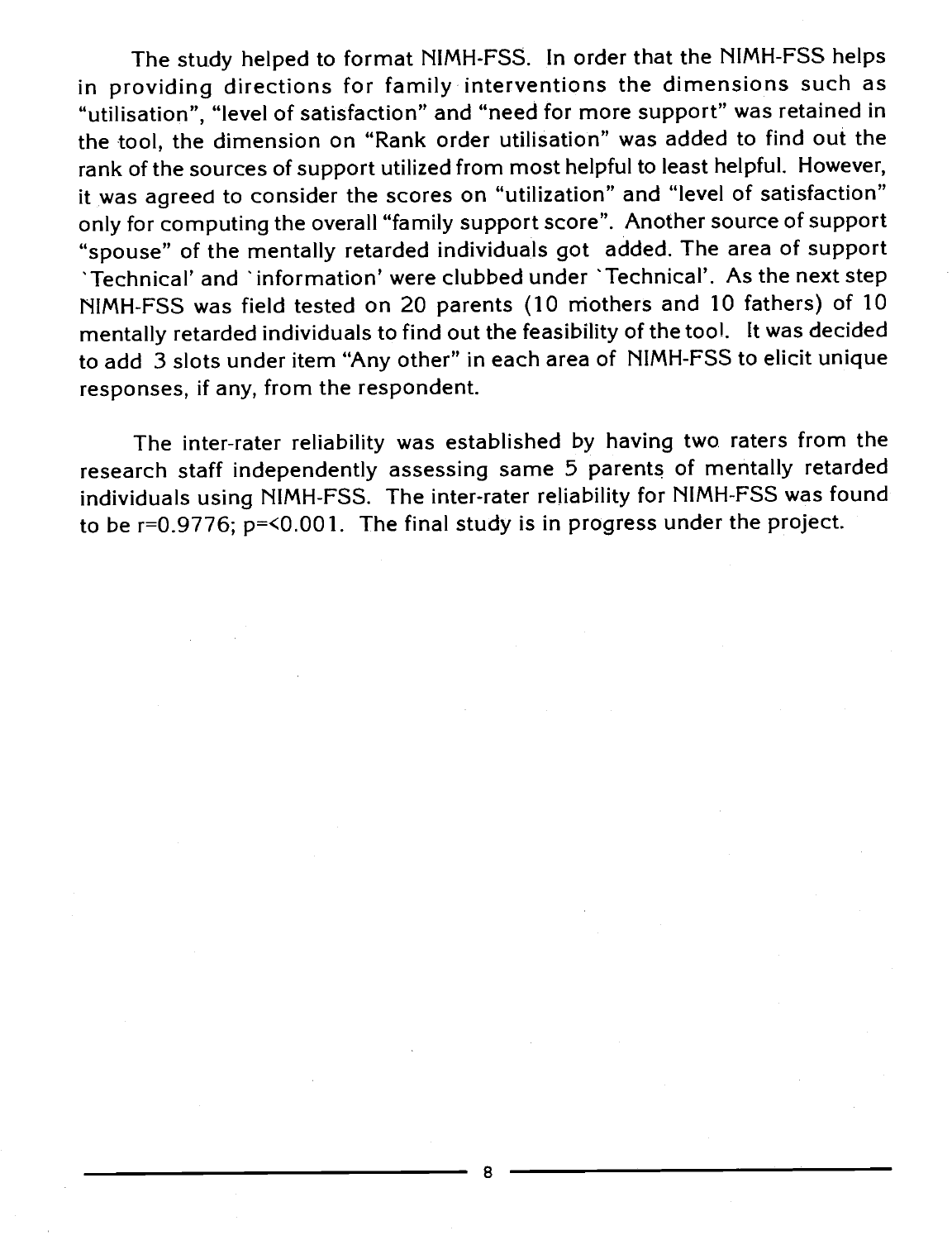### GUIDELINES FOR ADMINISTRATION AND SCORING OF NIMH-rSS

- 1) Interview method is preferred over self-reporting method for gathering information using NIMH-FSS.
- 2) The scale should be used by a person trained in interview method.
- 3) The interviewer should go through the scale and get familiarised with the items in the scale before using it.
- 4) The interviewer should be familiar with the family members of the index child with mental retardation to be interviewed to an extent that the respective family members feel comfortable to share their concerns with the interviewer. Hence adequate rapport with the family members is essential -before starting to use NIMH - FSS.
- 5) The interviewer must take consent before using the scale with each of the parent. The scale should be used separately for both mother and father and as far as possible use the scale for both mother and father at the same session one after the other or interview both mother and father at the same time using separate interviewers.
- 6) Read the 'Instructions' paragraph to the respondent and ensure that he/ she has understood the intentions of the assessment. Also, read the introduction/explanation paragraph for each area to the respondent before eliciting information on each area of support.
- 7) Make sure that the information elicited for items that is, sources of support from 1 to 10 under each area of support is in relation to the person with mental retardation.
- 8) For each item under "sources of support" ensure that you obtain choice option from the respondent and give score of 2, 1 or  $0$  on all the three dimensions, that is "utilization", "level of satisfaction", and "need for more support"
- 9) After obtaining the information/responses from the respondent on "utilization", "level of satisfaction", and "need for support" for all the items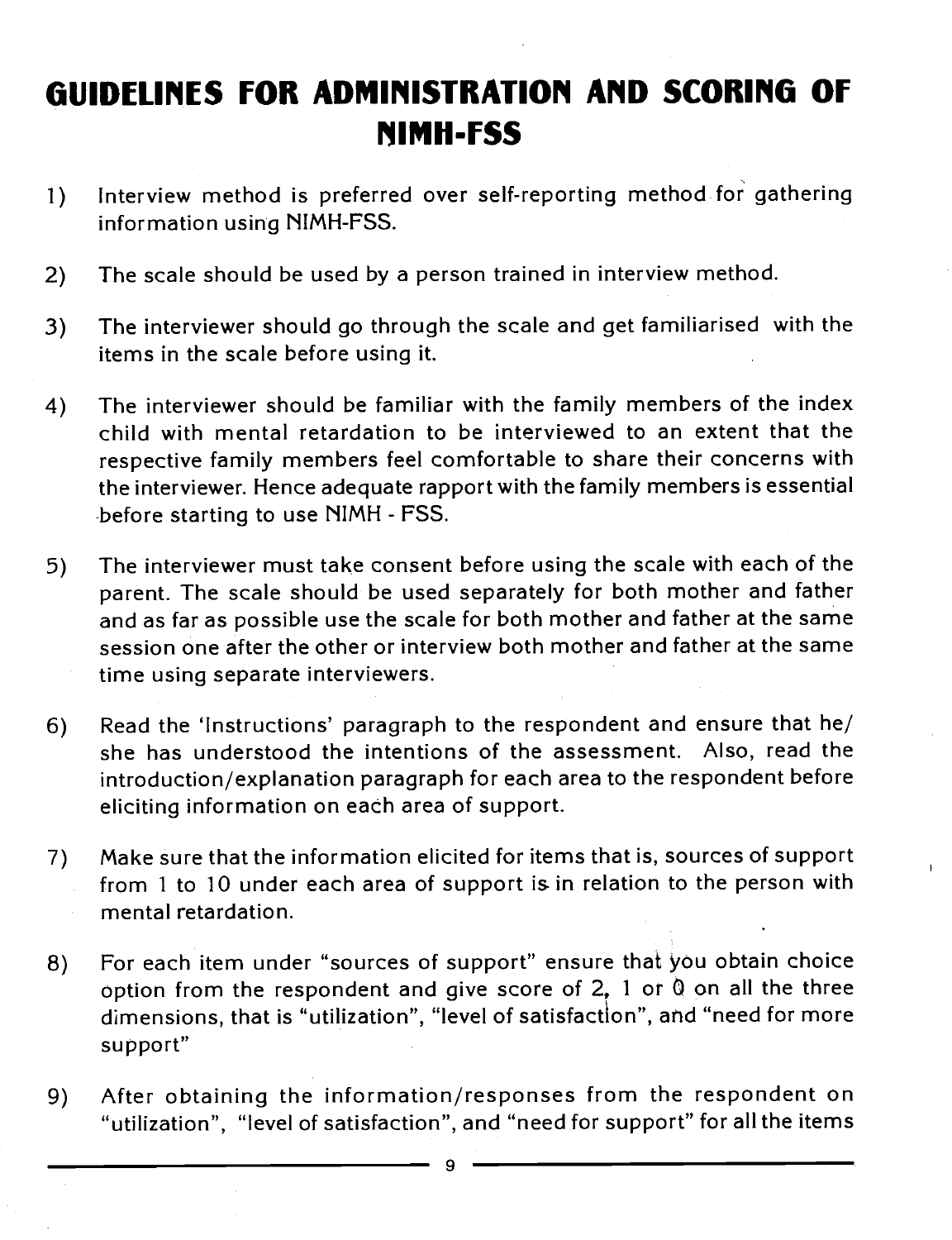in the given area of support, then collect information on the "rank order utilization" of the sources of support reportedly being used by the respondent starting from the most helpful to the least helpful. Follow the same procedure for gathering information for each area of support.

- 10) The interview should be conducted in such a way that the interviewer does not influence the decision of the concerned respondent.
- 11) Enter the total score for each area as also the grand total score obtained by respondent on NIMH-FSS for both "Utilisation" and "Level of Satisfaction" at the appropriate places provided in the profile sheet.
- 12) Complete the NIMH-FSS profile sheets provided at the end of the tool after the assessment for both parents separately on "utilisation" and "level of satisfaction" of support. Information obtained form "need for more support and "rank order utilisation" could also be compiled separately for understanding and helping the families.
- 13) NIMH-FSS indicates that the higher the scores on "Utilization" greater the quantity/amount of support available to the family. The higher the scores on "Level of satisfation" the greater the quality of support available to the family.
- 14) The grand total scores on "Utilization of support" and "Level of satisfaciton" of support are added to calculate the total "Family Support Score". The higher the score the greater is the family support.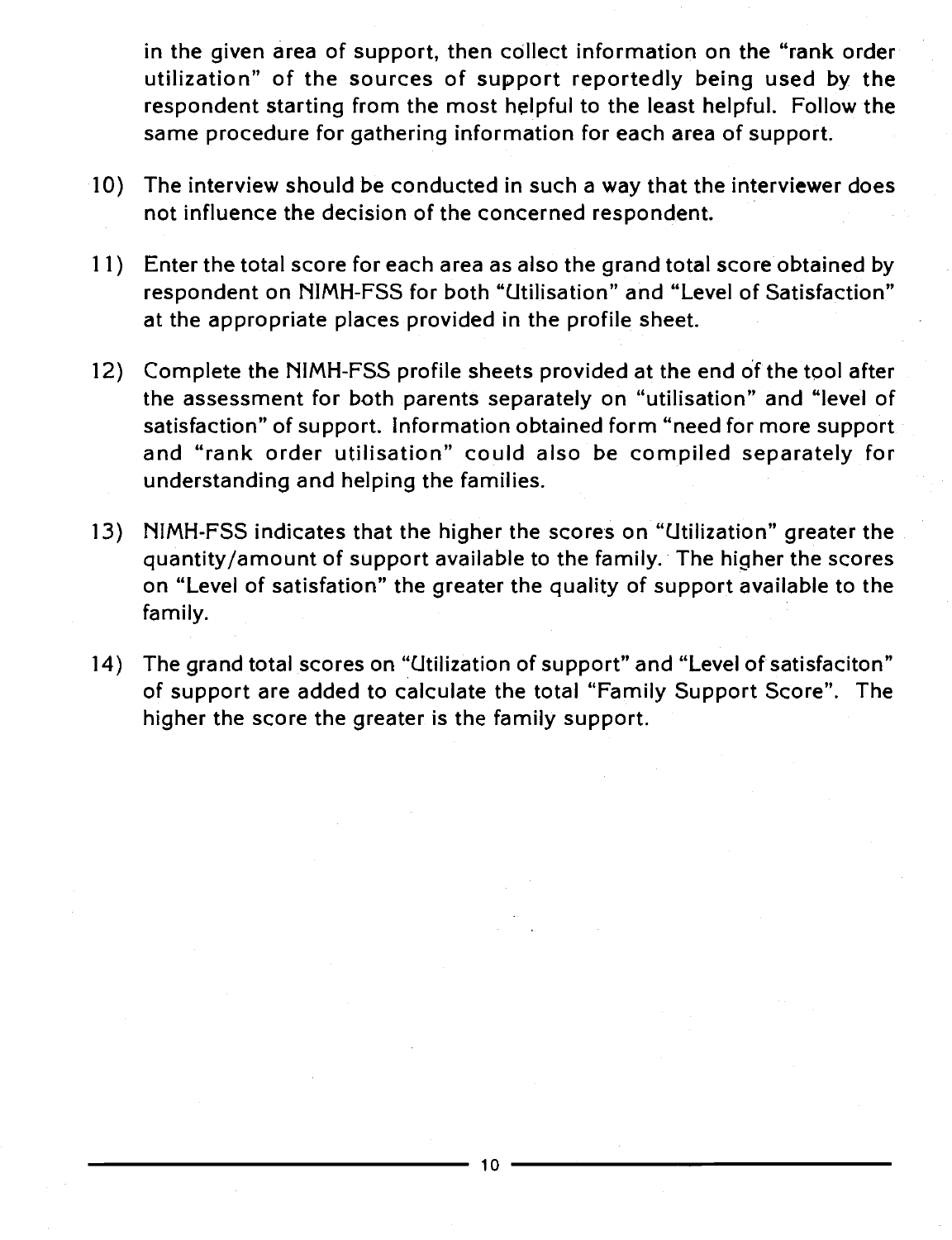### **NIMH FAMILY SUPPORT SCALE** (rIIMH-rss)

Client Name: Interviewer's Name: Date: (person with mental retardation)

Family No: Baseline:

Respondent's Name: 1st Assessment:

Mother/Father (Tick) 2nd Assessment: 3rd Assessment: 4th Assessment:

Mother/Father (tick)

#### Instructions:

In our society people help each other at various times in various ways. Please mention about those people, who are providing help to you in your day to day life as well as in managing your child with mental retardation. Kindly report which of the following source of support (from item no.1-10 in relation to the mentally retarded individual) you have utilized in the past six months or are currently utilizing and place them rank order; to what extend you are satisfied and If not satisfied then what kind of support do you require.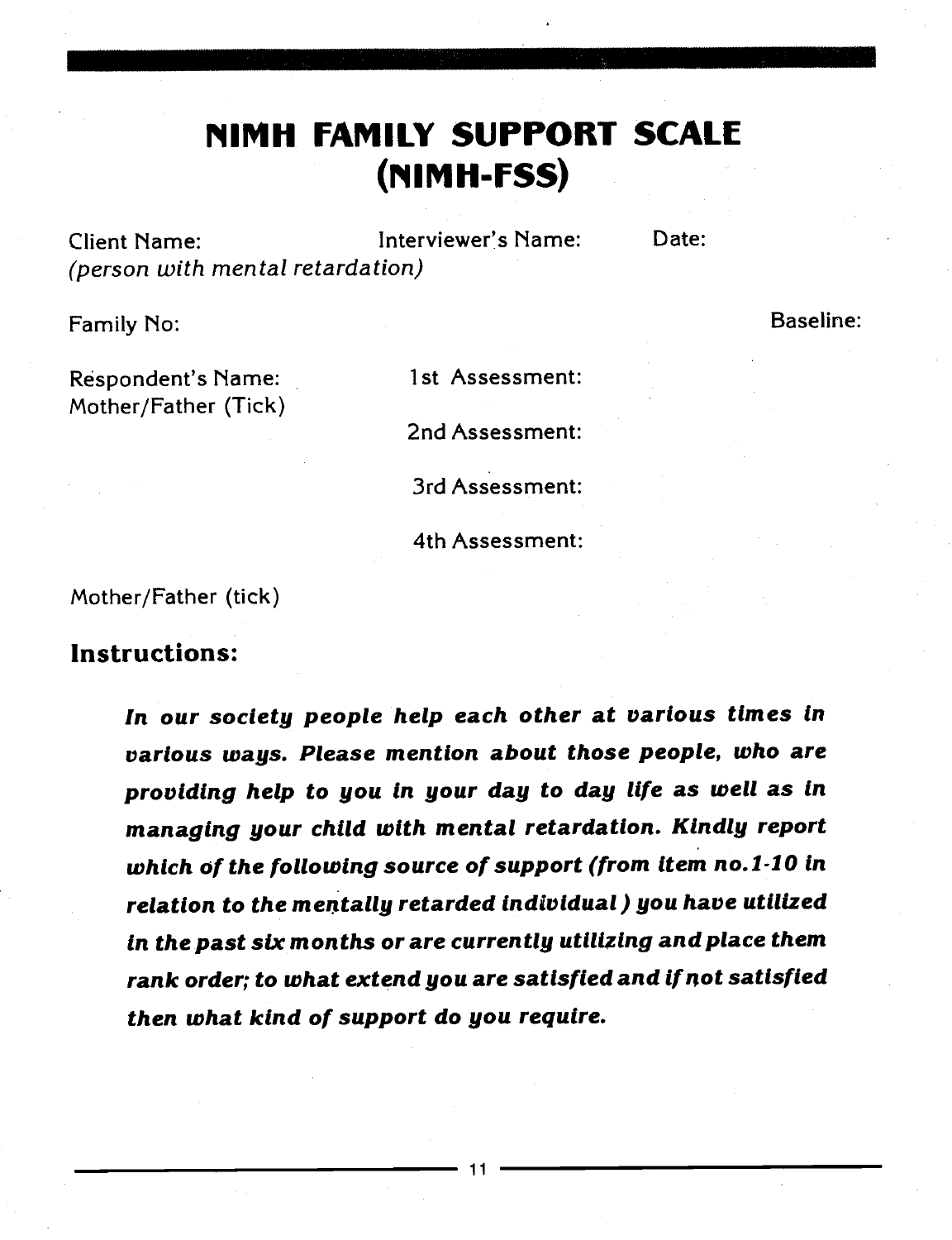AREA : I PERSONAL Does any one support you in doing household chores, caring and looking after your child when you are away or busy, helping you in emergencies or transporting child to school and back or other places on regular basis? If so who?

| <b>Source of</b>      | <b>UTILISATION</b> |  |  |                                                                                                                                      | <b>LEVEL OF</b> |  |                     | <b>NEED FOR</b> |  | <b>RANK ORDER</b> |  |  |
|-----------------------|--------------------|--|--|--------------------------------------------------------------------------------------------------------------------------------------|-----------------|--|---------------------|-----------------|--|-------------------|--|--|
| <b>Support</b>        |                    |  |  | <b>SATISFACTION</b>                                                                                                                  |                 |  | <b>MORE SUPPORT</b> |                 |  | (UTILISATION)     |  |  |
|                       |                    |  |  | Baseline   1st   2nd   3rd   4th  Baseline   1st   2nd   3rd   4th  Baseline   1st  2nd   3rd   4th  Baseline   1st  2nd   3rd   4th |                 |  |                     |                 |  |                   |  |  |
| 1. Spouse             |                    |  |  |                                                                                                                                      |                 |  |                     |                 |  |                   |  |  |
| 2. Mother             |                    |  |  |                                                                                                                                      |                 |  |                     |                 |  |                   |  |  |
| 3. Father             |                    |  |  |                                                                                                                                      |                 |  |                     |                 |  |                   |  |  |
| 4. Siblings           |                    |  |  |                                                                                                                                      |                 |  |                     |                 |  |                   |  |  |
| 5. Paternal           |                    |  |  |                                                                                                                                      |                 |  |                     |                 |  |                   |  |  |
| Grandfather           |                    |  |  |                                                                                                                                      |                 |  |                     |                 |  |                   |  |  |
| 6. Paternal           |                    |  |  |                                                                                                                                      |                 |  |                     |                 |  |                   |  |  |
| Grandmother           |                    |  |  |                                                                                                                                      |                 |  |                     |                 |  |                   |  |  |
| 7. Maternal           |                    |  |  |                                                                                                                                      |                 |  |                     |                 |  |                   |  |  |
| Grandfather           |                    |  |  |                                                                                                                                      |                 |  |                     |                 |  |                   |  |  |
| 8. Maternal           |                    |  |  |                                                                                                                                      |                 |  |                     |                 |  |                   |  |  |
| Grandfather           |                    |  |  |                                                                                                                                      |                 |  |                     |                 |  |                   |  |  |
| 9. Paternal           |                    |  |  |                                                                                                                                      |                 |  |                     |                 |  |                   |  |  |
| Aunt/Uncle            |                    |  |  |                                                                                                                                      |                 |  |                     |                 |  |                   |  |  |
| 10. Maternal          |                    |  |  |                                                                                                                                      |                 |  |                     |                 |  |                   |  |  |
| Aunt/Uncle            |                    |  |  |                                                                                                                                      |                 |  |                     |                 |  |                   |  |  |
| 11. Friends           |                    |  |  |                                                                                                                                      |                 |  |                     |                 |  |                   |  |  |
| 12. Neighbours        |                    |  |  |                                                                                                                                      |                 |  |                     |                 |  |                   |  |  |
| 13. Organizations/    |                    |  |  |                                                                                                                                      |                 |  |                     |                 |  |                   |  |  |
| Agencies<br>14. Boss/ |                    |  |  |                                                                                                                                      |                 |  |                     |                 |  |                   |  |  |
| Co-workers            |                    |  |  |                                                                                                                                      |                 |  |                     |                 |  |                   |  |  |
| $15.$ Doctor          |                    |  |  |                                                                                                                                      |                 |  |                     |                 |  |                   |  |  |
| 16. Other             |                    |  |  |                                                                                                                                      |                 |  |                     |                 |  |                   |  |  |
| professionals         |                    |  |  |                                                                                                                                      |                 |  |                     |                 |  |                   |  |  |
| $17.$ Religious/      |                    |  |  |                                                                                                                                      |                 |  |                     |                 |  |                   |  |  |
| support group         |                    |  |  |                                                                                                                                      |                 |  |                     |                 |  |                   |  |  |
| 18. Any other         |                    |  |  |                                                                                                                                      |                 |  |                     |                 |  |                   |  |  |
| $\overline{19}$ .     |                    |  |  |                                                                                                                                      |                 |  |                     |                 |  |                   |  |  |
| 20.                   |                    |  |  |                                                                                                                                      |                 |  |                     |                 |  |                   |  |  |
| <b>Total Score</b>    |                    |  |  |                                                                                                                                      |                 |  |                     |                 |  |                   |  |  |

(Item 1 to 10 are in relation to the person with mental retardation)

KEY: Utilisatlon: Using :2; Not Using :1; Not Avallable:O Very Satisfied:2 ; Satisfied:1; Not Satisfied:0 Need for more support: No need formore support 2; Need for more support:1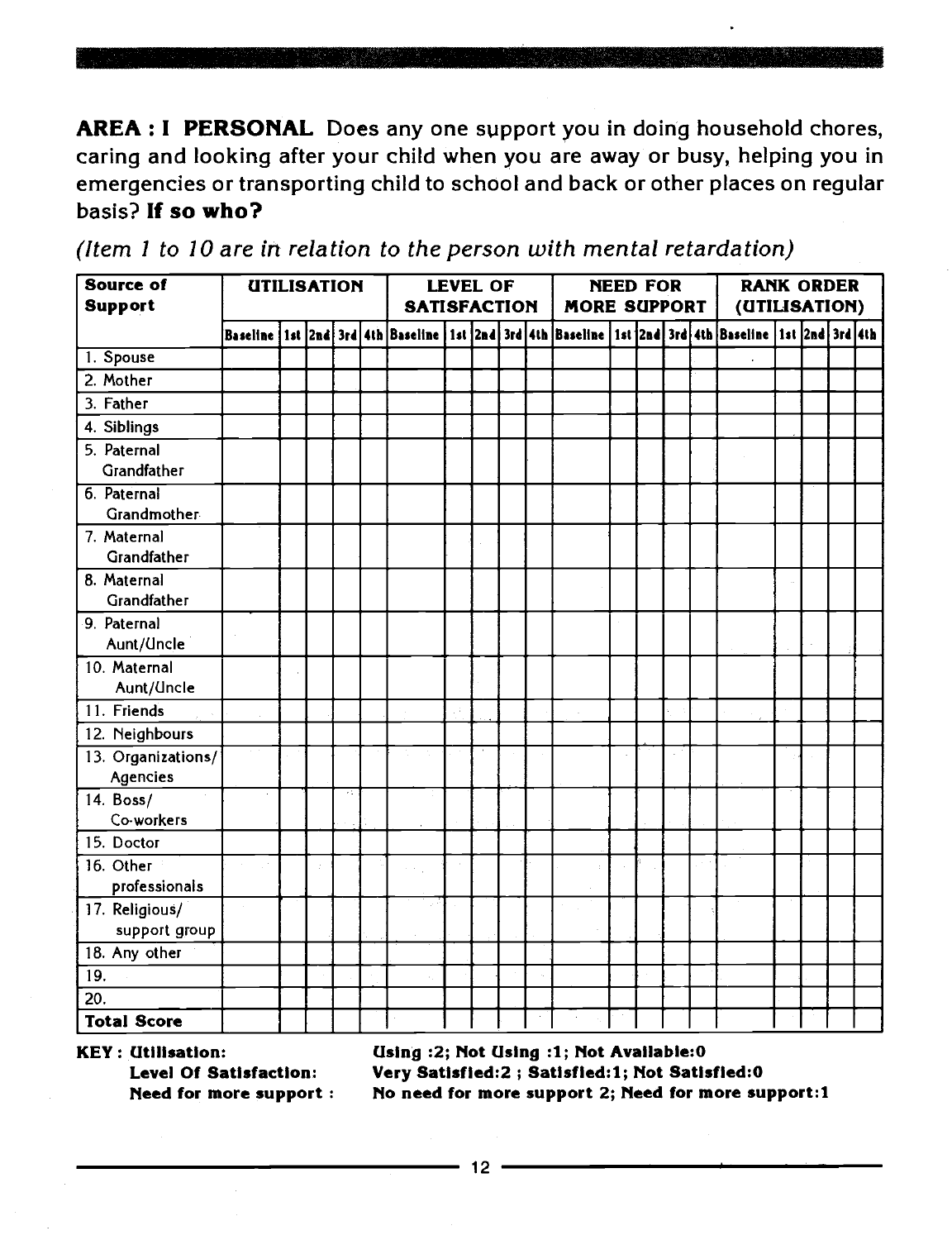Area : II FINANCIAL Does any one support you when you have financial concerns in terms of family needs, child's medication, buying material and various other expenditures? If so who?

| (Item 1 to 10 are in relation to the person with mental retardation) |  |
|----------------------------------------------------------------------|--|
|----------------------------------------------------------------------|--|

| Source of<br><b>Support</b> | <b>UTILISATION</b> |  |  |  |  | <b>SATISFACTION</b> | LEVEL OF |  | <b>MORE SUPPORT</b> | <b>NEED FOR</b> |  | <b>RANK ORDER</b><br>(UTILISATION)                                                                                                    |  |  |
|-----------------------------|--------------------|--|--|--|--|---------------------|----------|--|---------------------|-----------------|--|---------------------------------------------------------------------------------------------------------------------------------------|--|--|
|                             |                    |  |  |  |  |                     |          |  |                     |                 |  | Baseline   1st   2nd   3rd   4th  Baseline   1st   2nd   3rd   4th  Baseline   1st   2nd   3rd   4th  Baseline   1st  2nd   3rd   4th |  |  |
| 1. Spouse                   |                    |  |  |  |  |                     |          |  |                     |                 |  |                                                                                                                                       |  |  |
| 2. Mother                   |                    |  |  |  |  |                     |          |  |                     |                 |  |                                                                                                                                       |  |  |
| 3. Father                   |                    |  |  |  |  |                     |          |  |                     |                 |  |                                                                                                                                       |  |  |
| 4. Siblings                 |                    |  |  |  |  |                     |          |  |                     |                 |  |                                                                                                                                       |  |  |
| 5. Paternal                 |                    |  |  |  |  |                     |          |  |                     |                 |  |                                                                                                                                       |  |  |
| Grandfather                 |                    |  |  |  |  |                     |          |  |                     |                 |  |                                                                                                                                       |  |  |
| 6. Paternal                 |                    |  |  |  |  |                     |          |  |                     |                 |  |                                                                                                                                       |  |  |
| Grandmother                 |                    |  |  |  |  |                     |          |  |                     |                 |  |                                                                                                                                       |  |  |
| 7. Maternal                 |                    |  |  |  |  |                     |          |  |                     |                 |  |                                                                                                                                       |  |  |
| Grandfather                 |                    |  |  |  |  |                     |          |  |                     |                 |  |                                                                                                                                       |  |  |
| 8. Maternal                 |                    |  |  |  |  |                     |          |  |                     |                 |  |                                                                                                                                       |  |  |
| Grandfather                 |                    |  |  |  |  |                     |          |  |                     |                 |  |                                                                                                                                       |  |  |
| 9. Paternal                 |                    |  |  |  |  |                     |          |  |                     |                 |  |                                                                                                                                       |  |  |
| Aunt/Uncle                  |                    |  |  |  |  |                     |          |  |                     |                 |  |                                                                                                                                       |  |  |
| 10. Maternal                |                    |  |  |  |  |                     |          |  |                     |                 |  |                                                                                                                                       |  |  |
| Aunt/Uncle                  |                    |  |  |  |  |                     |          |  |                     |                 |  |                                                                                                                                       |  |  |
| 11. Friends                 |                    |  |  |  |  |                     |          |  |                     |                 |  |                                                                                                                                       |  |  |
| 12. Neighbours              |                    |  |  |  |  |                     |          |  |                     |                 |  |                                                                                                                                       |  |  |
| 13. Organizations/          |                    |  |  |  |  |                     |          |  |                     |                 |  |                                                                                                                                       |  |  |
| Agencies                    |                    |  |  |  |  |                     |          |  |                     |                 |  |                                                                                                                                       |  |  |
| 14. Boss/<br>Co-workers     |                    |  |  |  |  |                     |          |  |                     |                 |  |                                                                                                                                       |  |  |
|                             |                    |  |  |  |  |                     |          |  |                     |                 |  |                                                                                                                                       |  |  |
| 15. Doctor                  |                    |  |  |  |  |                     |          |  |                     |                 |  |                                                                                                                                       |  |  |
| 16. Other                   |                    |  |  |  |  |                     |          |  |                     |                 |  |                                                                                                                                       |  |  |
| professionals               |                    |  |  |  |  |                     |          |  |                     |                 |  |                                                                                                                                       |  |  |
| 17. Religious/              |                    |  |  |  |  |                     |          |  |                     |                 |  |                                                                                                                                       |  |  |
| support group               |                    |  |  |  |  |                     |          |  |                     |                 |  |                                                                                                                                       |  |  |
| 18. Any other               |                    |  |  |  |  |                     |          |  |                     |                 |  |                                                                                                                                       |  |  |
| 19.                         |                    |  |  |  |  |                     |          |  |                     |                 |  |                                                                                                                                       |  |  |
| 20.                         |                    |  |  |  |  |                     |          |  |                     |                 |  |                                                                                                                                       |  |  |
| <b>Total Score</b>          |                    |  |  |  |  |                     |          |  |                     |                 |  |                                                                                                                                       |  |  |

KEY: Utilisatlon:

Level Of Satisfaction: UsIng :2; Not Using :1; Not Available:O Very Satisfled:2; Satisfied:1; Not Satlsfied:O

Need for more support:

No need for more support 2; Need for more support:1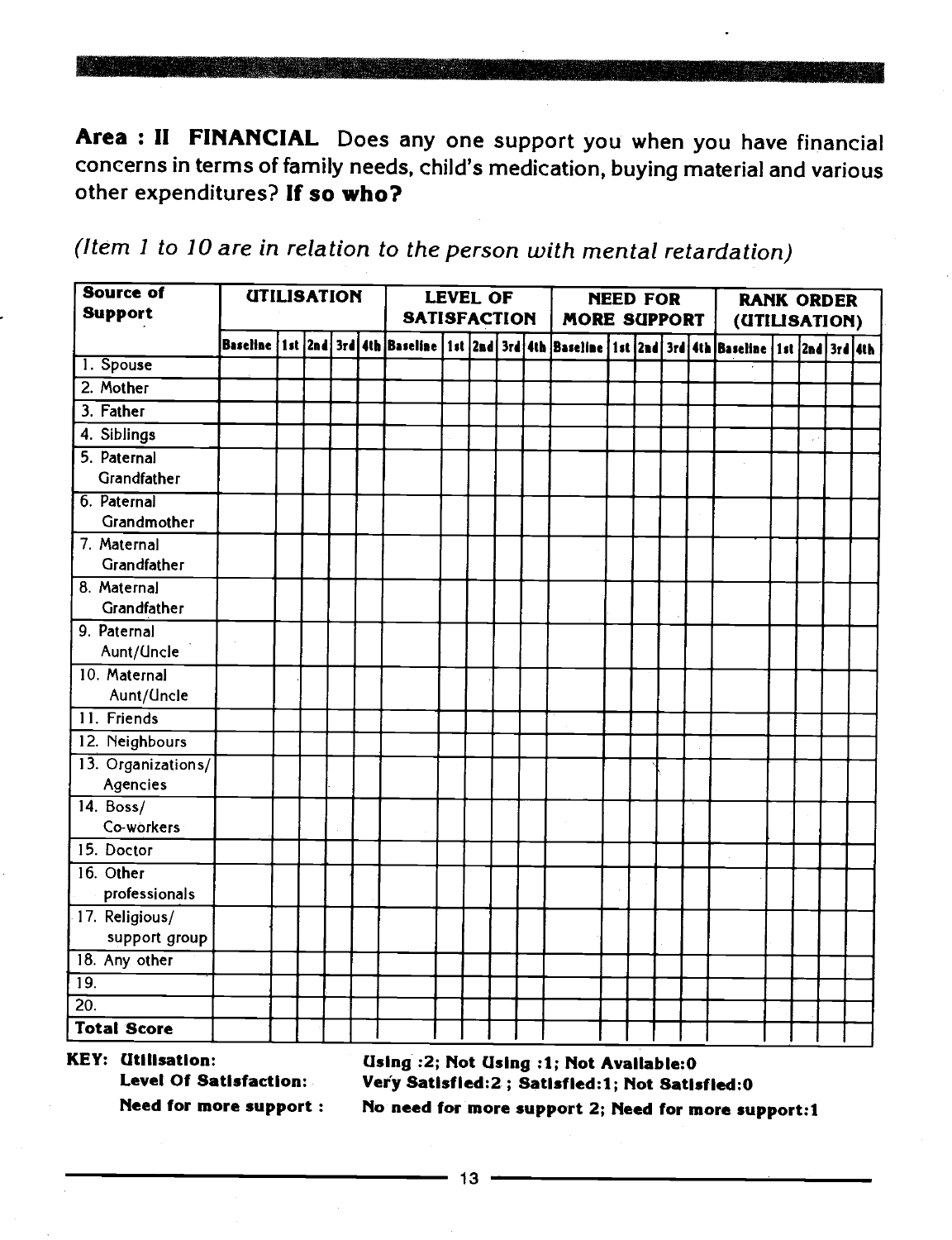AREA: III TECHNICAL Does any one help you in understanding your child's condition better, training him/her, explaining about services available, government benefits from time to time and other information about recent trends, or laws concerning mental retardation? If so who?

RANK ORDER UTILISATION LEVEL OF NEED FOR Source of MORE SUPPORT (UTILISATION) **SATISFACTION** Support Baseline 1st 2nd 3rd 4th Baseline 1st 2nd 3rd 4th Baseline 1st 2nd 3rd 4th Baseline 1st 2nd 3rd 4th 1. Spouse 2. Mother 3. Father 4. Siblings . 5. Paternal Grandfather 6. Paternal **Grandmother** 7. Maternal Grandfather 8. Maternal Grandfather 9. Paternal Aunt/Uncle 10. Maternal Aunt/Uncle 11. Friends 12. Neighbours 13. Organizations/ Agencies ¥. 14. Boss! Co-workers 15. Doctor 16. Other professionals 17. Religious/ support group 18. Any other 19.  $20.$ Total Score

(Item I to JO are in relation to the person with mental retardation)

KEY: Utlilsation:

Using :2; Not Using :1; Not Avallable:O Very Satlsfled:2 ; Satisfied:1; Not Satisfled:O

Level Of Satisfaction: Need for more support

No need for more support 2; Need for more support:1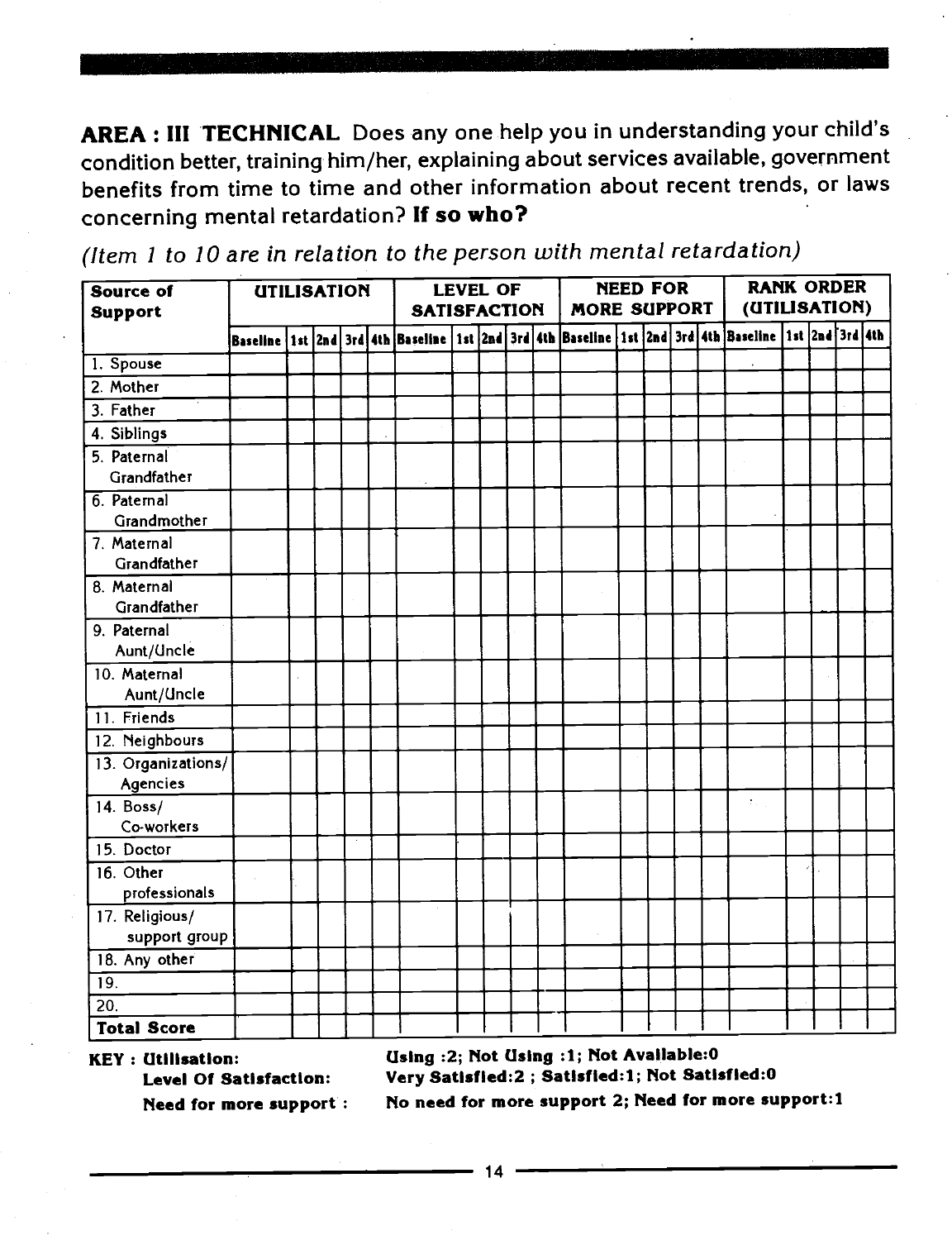AREA : IV RECREATION Does any one help your child in spending leisure time, playing with him/her, relaxing, accompanying for an evening walk, market, religious place, watching movie, mela, picnic etc.? If so who?

(Item  $1$  to  $10$  are in relation to the person with mental retardation)

| <b>Source of</b><br><b>Support</b> | <b>UTILISATION</b> | <b>SATISFACTION</b> | <b>LEVEL OF</b> |                                                                                                                                       | <b>MORE SUPPORT</b> | <b>NEED FOR</b> |  | <b>RANK ORDER</b><br>(UTILISATION) |  |  |  |  |  |
|------------------------------------|--------------------|---------------------|-----------------|---------------------------------------------------------------------------------------------------------------------------------------|---------------------|-----------------|--|------------------------------------|--|--|--|--|--|
|                                    |                    |                     |                 | Baseline   1st   2nd   3rd   4th  Baseline   1st   2nd   3rd   4th  Baseline   1st   2nd   3rd   4th  Baseline   1st  2nd   3rd   4th |                     |                 |  |                                    |  |  |  |  |  |
| 1. Spouse                          |                    |                     |                 |                                                                                                                                       |                     |                 |  |                                    |  |  |  |  |  |
| 2. Mother                          |                    |                     |                 |                                                                                                                                       |                     |                 |  |                                    |  |  |  |  |  |
| 3. Father                          |                    |                     |                 |                                                                                                                                       |                     |                 |  |                                    |  |  |  |  |  |
| 4. Siblings                        |                    |                     |                 |                                                                                                                                       |                     |                 |  |                                    |  |  |  |  |  |
| 5. Paternal<br>Grandfather         |                    |                     |                 |                                                                                                                                       |                     |                 |  |                                    |  |  |  |  |  |
| 6. Paternal<br>Grandmother         |                    |                     |                 |                                                                                                                                       |                     |                 |  |                                    |  |  |  |  |  |
| 7. Maternal<br><b>Grandfather</b>  |                    |                     |                 |                                                                                                                                       |                     |                 |  |                                    |  |  |  |  |  |
| 8. Maternal<br>Grandfather         |                    |                     |                 |                                                                                                                                       |                     |                 |  |                                    |  |  |  |  |  |
| 9. Paternal<br>Aunt/Uncle          |                    |                     |                 |                                                                                                                                       |                     |                 |  |                                    |  |  |  |  |  |
| 10. Maternal<br>Aunt/Uncle         |                    |                     |                 |                                                                                                                                       |                     |                 |  |                                    |  |  |  |  |  |
| 11. Friends                        |                    |                     |                 |                                                                                                                                       |                     |                 |  |                                    |  |  |  |  |  |
| 12. Neighbours                     |                    |                     |                 |                                                                                                                                       |                     |                 |  |                                    |  |  |  |  |  |
| 13. Organizations/<br>Agencies     |                    |                     |                 |                                                                                                                                       |                     |                 |  |                                    |  |  |  |  |  |
| $14.$ Boss/<br>Co-workers          |                    |                     |                 |                                                                                                                                       |                     |                 |  |                                    |  |  |  |  |  |
| 15. Doctor                         |                    |                     |                 |                                                                                                                                       |                     |                 |  |                                    |  |  |  |  |  |
| $16.$ Other<br>professionals       |                    |                     |                 |                                                                                                                                       |                     |                 |  |                                    |  |  |  |  |  |
| 17. Religious/<br>support group    |                    |                     |                 |                                                                                                                                       |                     |                 |  |                                    |  |  |  |  |  |
| 18. Any other                      |                    |                     |                 |                                                                                                                                       |                     |                 |  |                                    |  |  |  |  |  |
| 19.                                |                    |                     |                 |                                                                                                                                       |                     |                 |  |                                    |  |  |  |  |  |
| $\overline{20}$ .                  |                    |                     |                 |                                                                                                                                       |                     |                 |  |                                    |  |  |  |  |  |
| <b>Total Score</b>                 |                    |                     |                 |                                                                                                                                       |                     |                 |  |                                    |  |  |  |  |  |

KEY: Utilisatlon:

UsIng :2; Not Using :1; Not Available:O Very Satisfled:2; Satlsfled:1; Not Satisfled:O

Level Of Satisfaction: Need for more support:

No need for more support 2; Need for more support:1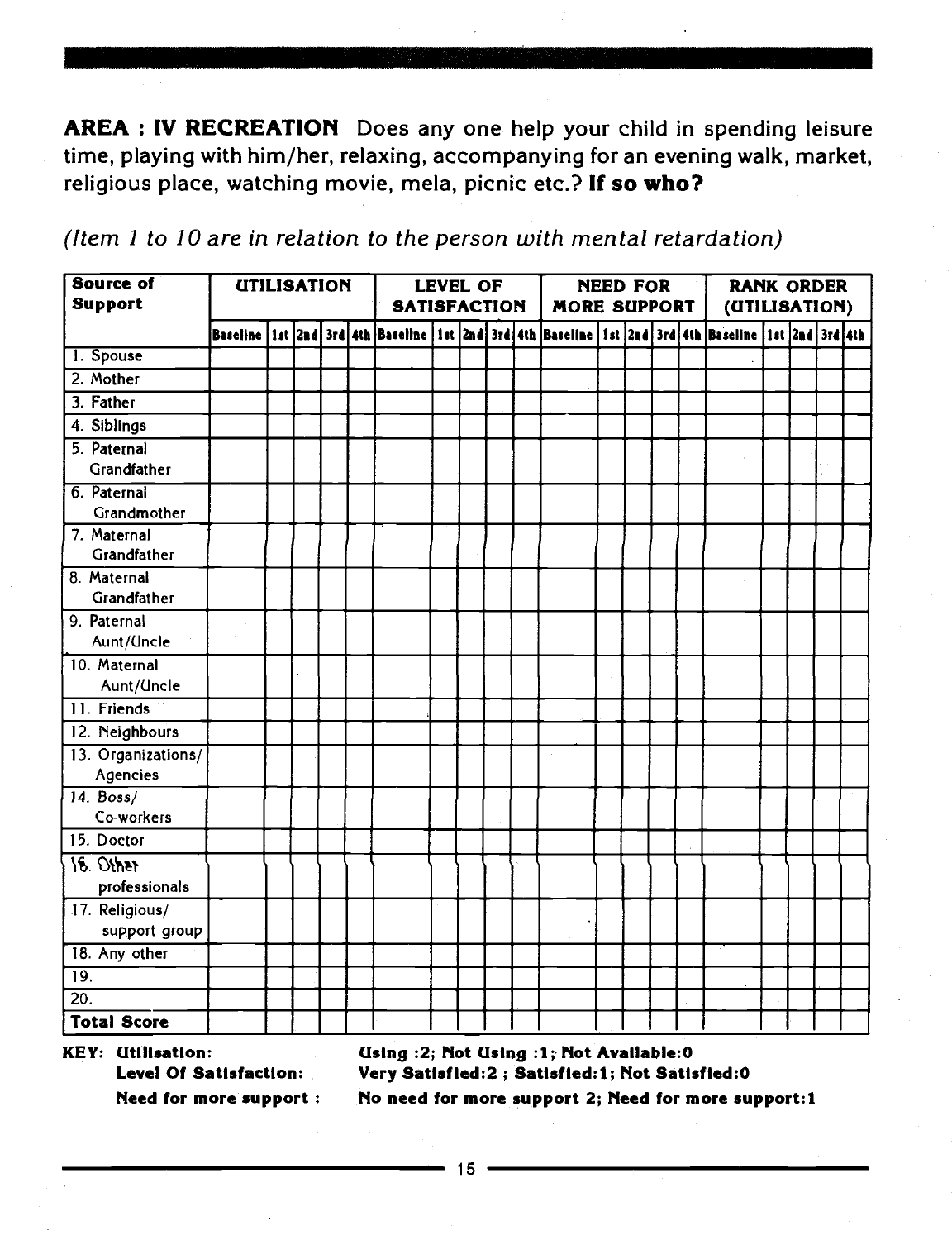AREA: V EMOTIONAL Do you have any person/s with whom you can share your deepest feelings, concerns, thoughts, emotions and for seeking hope in distress without any hesitation? If so who?

| (Item 1 to 10 are in relation to the person with mental retardation) |  |
|----------------------------------------------------------------------|--|
|----------------------------------------------------------------------|--|

| Source of<br><b>Support</b>     | <b>UTILISATION</b> |  |  | <b>SATISFACTION</b> | <b>LEVEL OF</b> |  | <b>MORE SUPPORT</b> | <b>NEED FOR</b> |  | <b>RANK ORDER</b><br>(UTILISATION)                                                                                         |  |  |
|---------------------------------|--------------------|--|--|---------------------|-----------------|--|---------------------|-----------------|--|----------------------------------------------------------------------------------------------------------------------------|--|--|
|                                 |                    |  |  |                     |                 |  |                     |                 |  | Baseline   1st  2nd  3rd  4th  Baseline   1st  2nd  3rd  4th  Baseline   1st  2nd  3rd  4th  Baseline   1st  2nd  3rd  4th |  |  |
| 1. Spouse                       |                    |  |  |                     |                 |  |                     |                 |  |                                                                                                                            |  |  |
| 2. Mother                       |                    |  |  |                     |                 |  |                     |                 |  |                                                                                                                            |  |  |
| 3. Father                       |                    |  |  |                     |                 |  |                     |                 |  |                                                                                                                            |  |  |
| 4. Siblings                     |                    |  |  |                     |                 |  |                     |                 |  |                                                                                                                            |  |  |
| 5. Paternal<br>Grandfather      |                    |  |  |                     |                 |  |                     |                 |  |                                                                                                                            |  |  |
| 6. Paternal<br>Grandmother      |                    |  |  |                     |                 |  |                     |                 |  |                                                                                                                            |  |  |
| 7. Maternal<br>Grandfather      |                    |  |  |                     |                 |  |                     |                 |  |                                                                                                                            |  |  |
| 8. Maternal<br>Grandfather      |                    |  |  |                     |                 |  |                     |                 |  |                                                                                                                            |  |  |
| 9. Paternal<br>Aunt/Uncle       |                    |  |  |                     |                 |  |                     |                 |  |                                                                                                                            |  |  |
| 10. Maternal<br>Aunt/Uncle      |                    |  |  |                     |                 |  |                     |                 |  |                                                                                                                            |  |  |
| 11. Friends                     |                    |  |  |                     |                 |  |                     |                 |  |                                                                                                                            |  |  |
| 12. Neighbours                  |                    |  |  |                     |                 |  |                     |                 |  |                                                                                                                            |  |  |
| 13. Organizations/<br>Agencies  |                    |  |  |                     |                 |  |                     |                 |  |                                                                                                                            |  |  |
| $14.$ Boss/<br>Co-workers       |                    |  |  |                     |                 |  |                     |                 |  |                                                                                                                            |  |  |
| 15. Doctor                      |                    |  |  |                     |                 |  |                     |                 |  |                                                                                                                            |  |  |
| 16. Other<br>professionals      |                    |  |  |                     |                 |  |                     |                 |  |                                                                                                                            |  |  |
| 17. Religious/<br>support group |                    |  |  |                     |                 |  |                     |                 |  |                                                                                                                            |  |  |
| 18. Any other                   |                    |  |  |                     |                 |  |                     |                 |  |                                                                                                                            |  |  |
| $\overline{19}$ .               |                    |  |  |                     |                 |  |                     |                 |  |                                                                                                                            |  |  |
| $\overline{20}$ .               |                    |  |  |                     |                 |  |                     |                 |  |                                                                                                                            |  |  |
| <b>Total Score</b>              |                    |  |  |                     |                 |  |                     |                 |  |                                                                                                                            |  |  |

KEY: Utlilsatlon: UsIng :2; Not Using :1; Not Avallabie:O Very Satisfied:2 ; Satisfied:1; Not Satisfied:0 Need for more support: No need for more support 2; Need for more support:1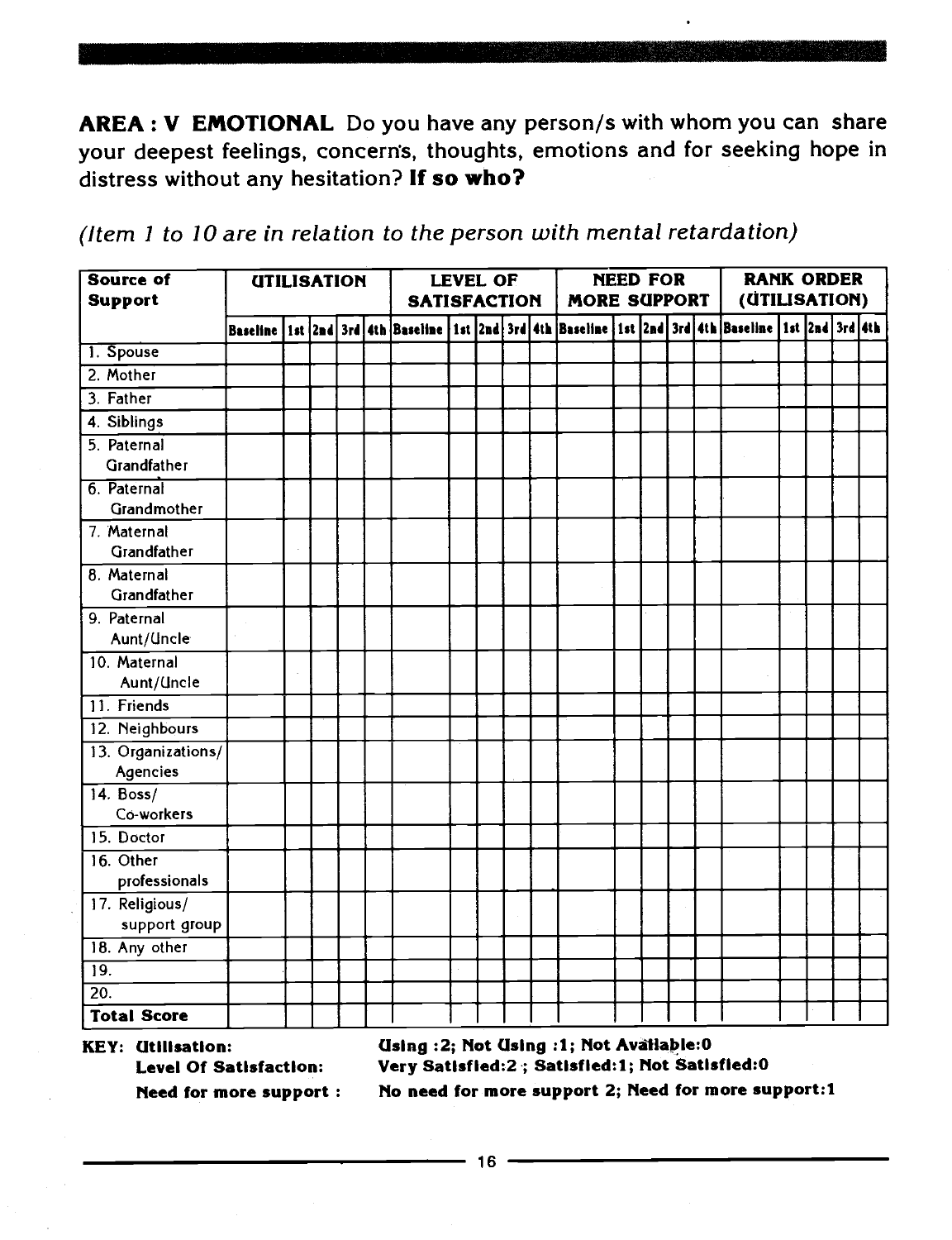AREA : VI MATERIAL Does any one help you in informing or getting things for your child such as play material, aids and appliances, training materials, or any others things in material form? If so who?

| (Item 1 to 10 are in relation to the person with mental retardation) |  |  |
|----------------------------------------------------------------------|--|--|
|----------------------------------------------------------------------|--|--|

| <b>Source of</b><br><b>UTILISATION</b><br><b>Support</b> |  |  |  |  | <b>SATISFACTION</b>                                                                                                        | <b>LEVEL OF</b> |  | <b>MORE SUPPORT</b> | <b>NEED FOR</b> |  | <b>RANK ORDER</b><br>(UTILISATION) |  |  |
|----------------------------------------------------------|--|--|--|--|----------------------------------------------------------------------------------------------------------------------------|-----------------|--|---------------------|-----------------|--|------------------------------------|--|--|
|                                                          |  |  |  |  | Baseline   1st  2nd  3rd  4th  Baseline   1st  2nd  3rd  4th  Baseline   1st  2nd  3rd  4th  Baseline   1st  2nd  3rd  4th |                 |  |                     |                 |  |                                    |  |  |
| 1. Spouse                                                |  |  |  |  |                                                                                                                            |                 |  |                     |                 |  |                                    |  |  |
| 2. Mother                                                |  |  |  |  |                                                                                                                            |                 |  |                     |                 |  |                                    |  |  |
| 3. Father                                                |  |  |  |  |                                                                                                                            |                 |  |                     |                 |  |                                    |  |  |
| 4. Siblings                                              |  |  |  |  |                                                                                                                            |                 |  |                     |                 |  |                                    |  |  |
| 5. Paternal<br>Grandfather                               |  |  |  |  |                                                                                                                            |                 |  |                     |                 |  |                                    |  |  |
| 6. Paternal                                              |  |  |  |  |                                                                                                                            |                 |  |                     |                 |  |                                    |  |  |
| Grandmother                                              |  |  |  |  |                                                                                                                            |                 |  |                     |                 |  |                                    |  |  |
| 7. Maternal<br>Grandfather                               |  |  |  |  |                                                                                                                            |                 |  |                     |                 |  |                                    |  |  |
| 8. Maternal<br>Grandfather                               |  |  |  |  |                                                                                                                            |                 |  |                     |                 |  |                                    |  |  |
| 9. Paternal<br>Aunt/Uncle                                |  |  |  |  |                                                                                                                            |                 |  |                     |                 |  |                                    |  |  |
| 10. Maternal<br>Aunt/Uncle                               |  |  |  |  |                                                                                                                            |                 |  |                     |                 |  |                                    |  |  |
| 11. Friends                                              |  |  |  |  |                                                                                                                            |                 |  |                     |                 |  |                                    |  |  |
| 12. Neighbours                                           |  |  |  |  |                                                                                                                            |                 |  |                     |                 |  |                                    |  |  |
| 13. Organizations/<br>Agencies                           |  |  |  |  |                                                                                                                            |                 |  |                     |                 |  |                                    |  |  |
| $14.$ Boss/<br>Co-workers                                |  |  |  |  |                                                                                                                            |                 |  |                     |                 |  |                                    |  |  |
| 15. Doctor                                               |  |  |  |  |                                                                                                                            |                 |  |                     |                 |  |                                    |  |  |
| 16. Other<br>professionals                               |  |  |  |  |                                                                                                                            |                 |  |                     |                 |  |                                    |  |  |
| 17. Religious/<br>support group                          |  |  |  |  |                                                                                                                            |                 |  |                     |                 |  |                                    |  |  |
| 18. Any other                                            |  |  |  |  |                                                                                                                            |                 |  |                     |                 |  |                                    |  |  |
| 19.                                                      |  |  |  |  |                                                                                                                            |                 |  |                     |                 |  |                                    |  |  |
| $\overline{20}$ .                                        |  |  |  |  |                                                                                                                            |                 |  |                     |                 |  |                                    |  |  |
| <b>Total Score</b>                                       |  |  |  |  |                                                                                                                            |                 |  |                     |                 |  |                                    |  |  |

KEY: Utilisation: Using :2; Not Using :1; Not Available:0<br>Level Of Satisfaction: Very Satisfied:2 ; Satisfied:1; Not Satis Very Satisfied:2 ; Satisfied:1; Not Satisfied:0 Need for more support: No need for more support 2; Need for more support:1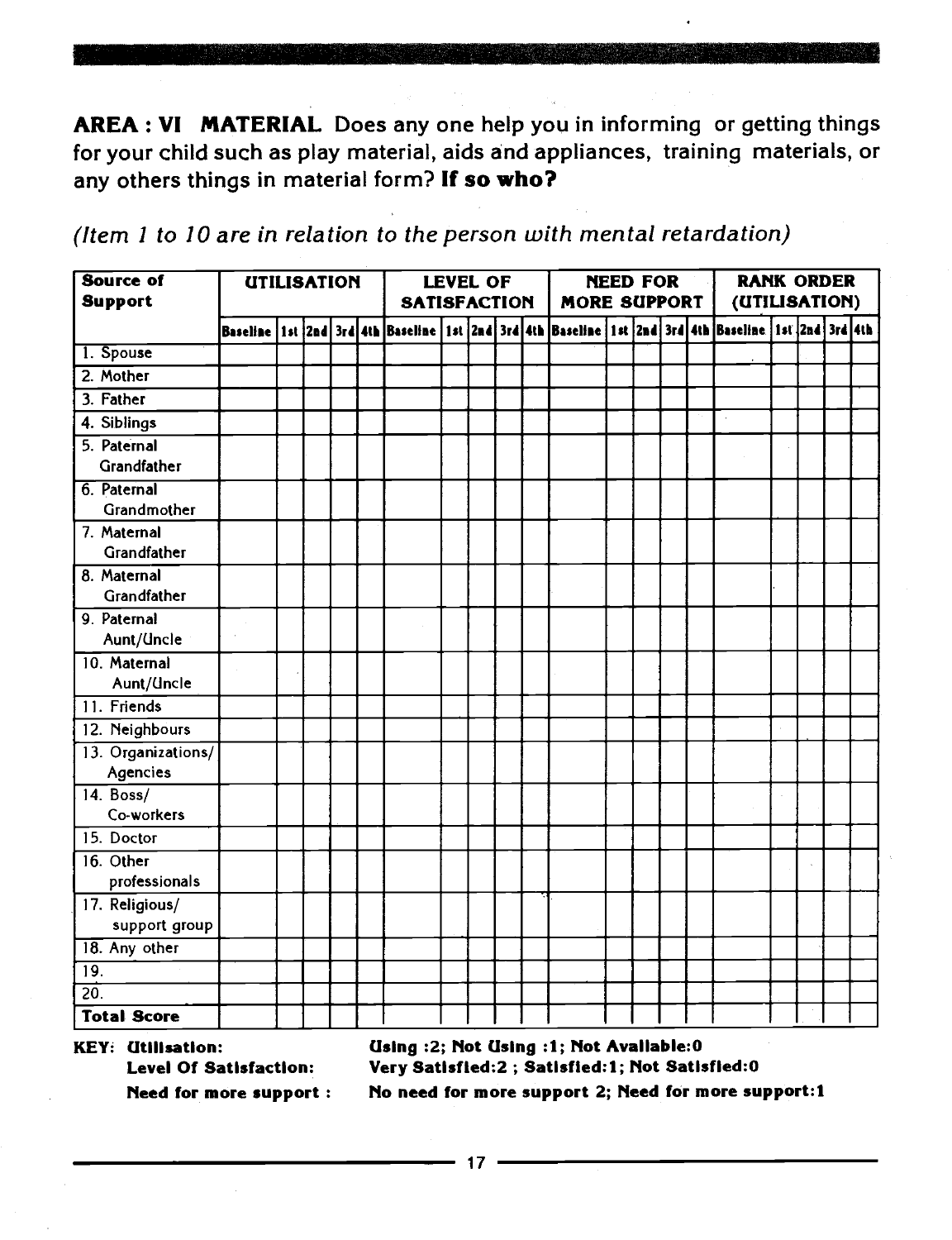### NIMH FAMILY SUPPORT SCALE (NIMH-Fss)

#### PROFILE SHEET UTILISATION OF SUPPORT

#### Client's Name: (person with mental retardation)

Family No:

#### Mother's Name:

| <b>AREAS</b>        | Max.<br>Score |   | <b>Baseline</b><br>Assessment | 1st<br>Assessment |             |   | 2nd<br>Assessment |   | 3rd<br>Assessment | 4th | Assessment  |  |
|---------------------|---------------|---|-------------------------------|-------------------|-------------|---|-------------------|---|-------------------|-----|-------------|--|
|                     |               | % | OЬ<br>score                   | %                 | Ob<br>score | % | ОЬ<br>score       | % | ОЬ<br>score       | %   | OЬ<br>score |  |
| 1. PERSONAL         | 20            |   |                               |                   |             |   |                   |   |                   |     |             |  |
| 2. FINANCIAL        | 20            |   |                               |                   |             |   |                   |   |                   |     |             |  |
| <b>3. TECHNICAL</b> | 20            |   |                               |                   |             |   |                   |   |                   |     |             |  |
| 4. RECREATION       | 20            |   |                               |                   |             |   |                   |   |                   |     |             |  |
| 5. EMOTIONAL        | 20            |   |                               |                   |             |   |                   |   |                   |     |             |  |
| 6. MATERIAL         | 20            |   |                               |                   |             |   |                   |   |                   |     |             |  |
| <b>Grand Total</b>  | 120           |   |                               |                   |             |   |                   |   |                   |     |             |  |

KEY: Ob score: Obtained score % : Percentage

#### LEVEL OF SATISFACTION

| <b>AREAS</b>       | Max.<br><b>Score</b> |   | <b>Baseline</b><br>Assessment | 1st<br>Assessment |             |   | 2nd<br>Assessment       |   | 3rd<br>Assessment | 4th | Assessment  |
|--------------------|----------------------|---|-------------------------------|-------------------|-------------|---|-------------------------|---|-------------------|-----|-------------|
|                    |                      | % | OЬ<br>score                   | %                 | OЬ<br>score | % | O <sub>b</sub><br>score | % | OЬ<br>score       | %   | Ob<br>score |
| 1. PERSONAL        | 20                   |   |                               |                   |             |   |                         |   |                   |     |             |
| l 2. FINANCIAL     | 20                   |   |                               |                   |             |   |                         |   |                   |     |             |
| l 3. TECHNICAL     | 20                   |   |                               |                   |             |   |                         |   |                   |     |             |
| 4. RECREATION      | 20                   |   |                               |                   |             |   |                         |   |                   |     |             |
| 5. EMOTIONAL       | 20                   |   |                               |                   |             |   |                         |   |                   |     |             |
| 6. MATERIAL        | 20                   |   |                               |                   |             |   |                         |   |                   |     |             |
| <b>Grand Total</b> | 120                  |   |                               |                   |             |   |                         |   |                   |     |             |

KEY: Ob score : Obtained score % : Percentage

#### FAMILY SUPPORT SCORE

| <b>Assessments</b>         | <b>UTILISATION</b><br>OF SUPPORT | <b>LEVEL OF SATISFACTION</b><br>(2) | <b>FAMILY SUPPORT</b><br><b>SCORE</b><br>$(1+2)$ |
|----------------------------|----------------------------------|-------------------------------------|--------------------------------------------------|
| <b>Baseline Assessment</b> |                                  |                                     |                                                  |
| 1st Assessment             |                                  |                                     |                                                  |
| 2nd Assessment             |                                  |                                     |                                                  |
| 3rd Assessment             |                                  |                                     |                                                  |
| 4th Assessment             |                                  |                                     |                                                  |